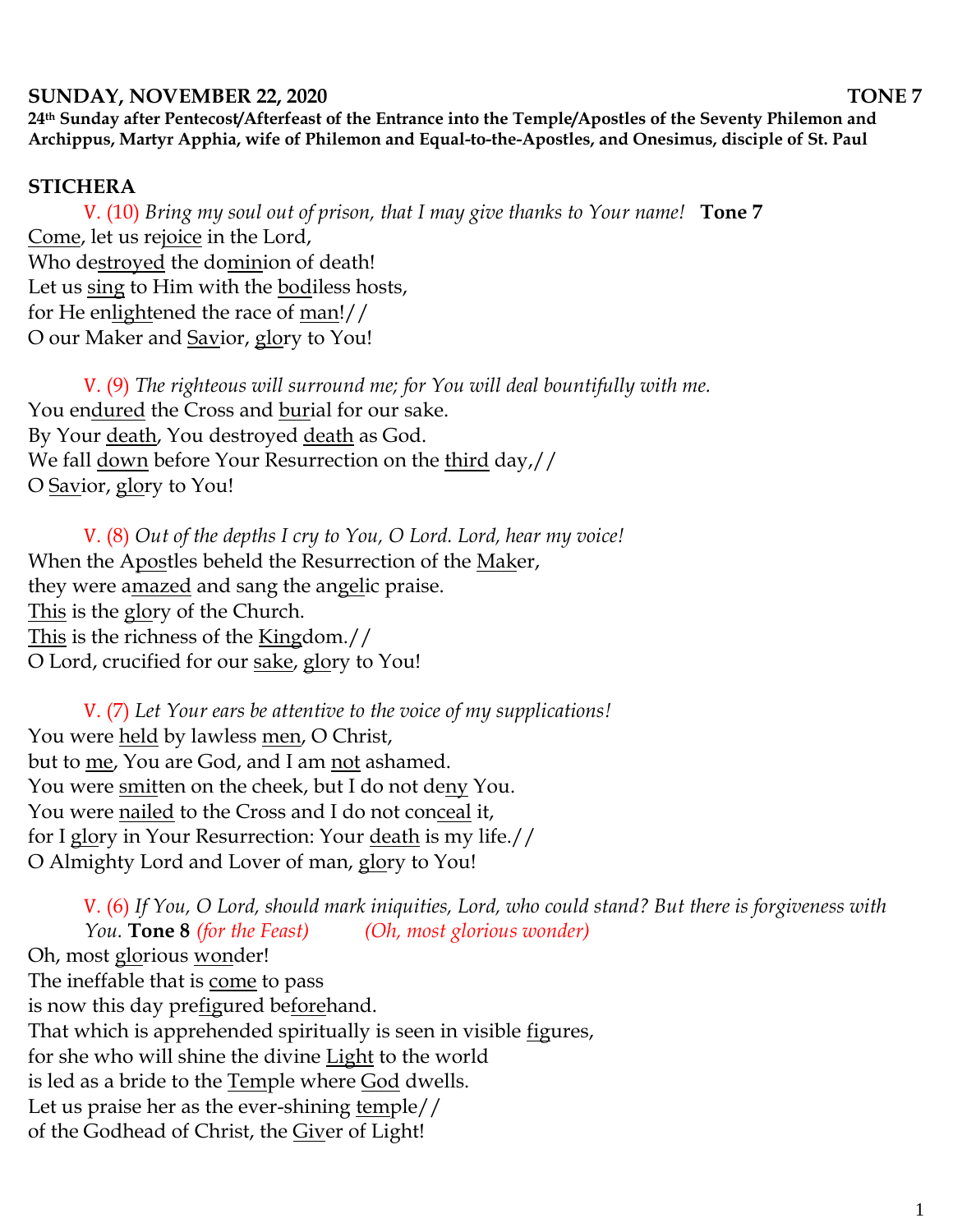V. (5) *For Your Name's sake I wait for You, O Lord. My soul has waited for Your word; my soul has hoped on the Lord.* 

The wise Joachim, together with Anna, have brought the godly maiden, the Virgin Mary, as a truly acceptable first fruit to Him Who had given her to them as a divine fruit, through Whom the debt of grief has been driven away. Let us praise her in songs and devoutly rejoice,// for she is become the provider of joy to all the world!

V. (4) *From the morning watch until night, from the morning watch, let Israel hope on the Lord!*  Come, let us now mystically gather together and, enlightened by the lamps of faith, begin the song of the Virgin's procession! She enters the Temple of God in glory, having been betrothed in advance by the Spirit. Let us all celebrate her joyous festival in a godly manner,// rejoicing in her entrance into the Temple!

V. (3) *For with the Lord there is mercy and with Him is plenteous redemption, and He will deliver Israel from all his iniquities.* **Tone 2** *(for the Apostles) (Joseph of Arimathea)* As a branch of the Vine of Life, O glorious Philemon, you have distilled a wine of perfect divine knowledge to souls in distress, and have gladdened the hearts made sullen by the darkness of error, and enshrouded by the gloomy madness of idolatry.// We joyfully celebrate the feast of your divinely-radiant memory.

V. (2) *Praise the Lord, all nations! Praise Him, all peoples!* Gaza honors you, O blessed Apostle, having seen the light of perfect knowledge through you, and the city of the Colossians, having your divine body as a treasure, harvests the healings and the grace that always pours forth abundantly. Therefore, it keeps your commemoration,// as it is preserved from dangers by your intercession, O glorious Philemon.

V. (1) *For His mercy is confirmed on us, and the truth of the Lord endures forever.*  In faith let us praise the wise hierarch Archippus, together with the modest Apphia! Let us sing hymns honoring the sacred heralds of God, Philemon and Onesimus, the venerable teachers who, by their teaching, condemned the falsehood of polytheism and planted the knowledge of Truth!// Let us devoutly celebrate their memory!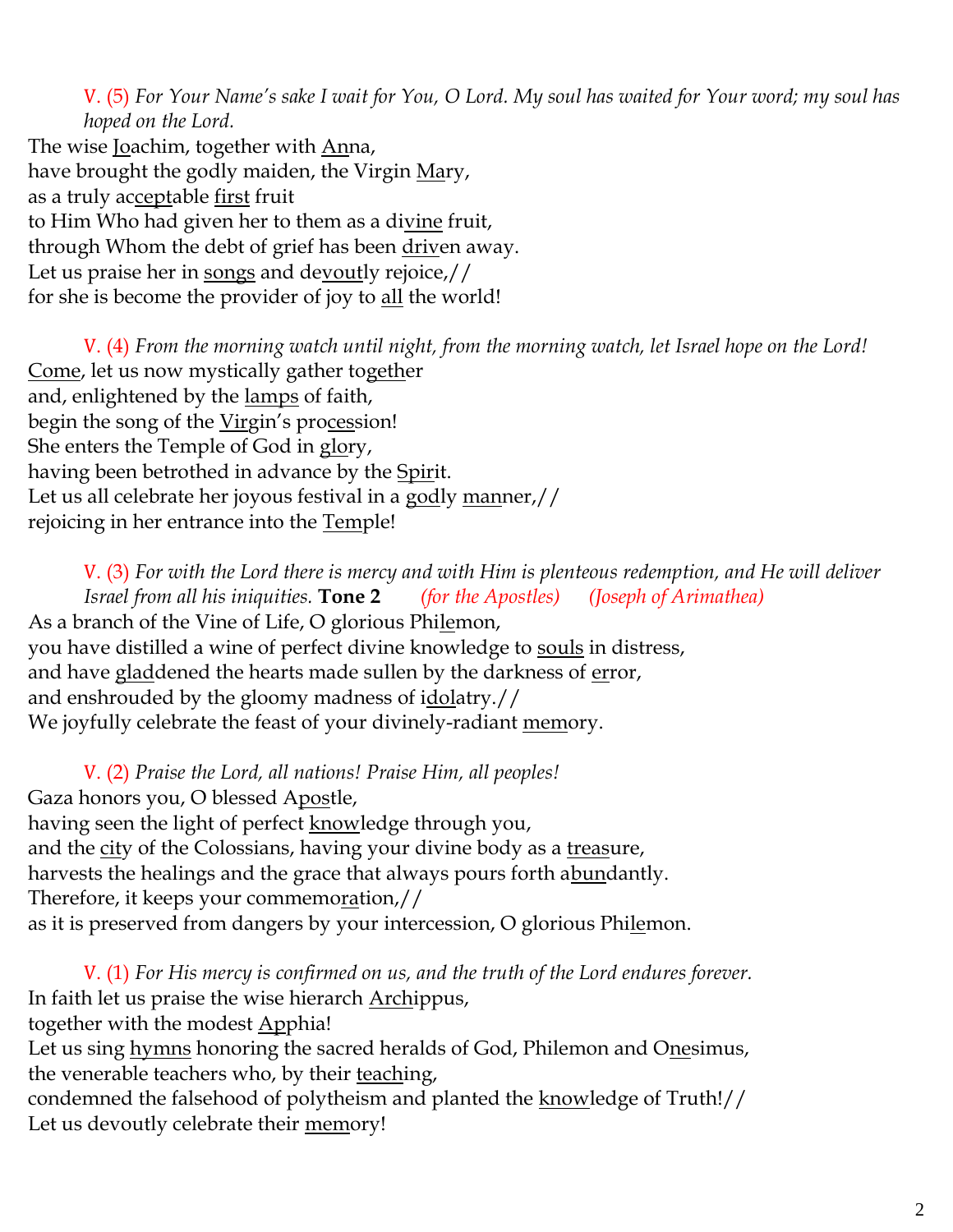*Glory to the Father, and to the Son, and to the Holy Spirit;* **Tone 1** Today, let heaven above rejoice, and let the clouds rain down gladness at the mighty and exceeding marvelous works of our God. For behold, the Gate that looks towards the east, who was born from a barren and childless woman according to the promise and dedicated to God as His dwelling place, is today brought to the Temple as an offering without blemish. Let David be glad, striking his harp. For he says: "Virgins shall be brought to the King after her, her companions will be brought to Him"; that she may be raised within God's tabernacle, His place of atonement, to become the dwelling of Him Who was begotten of the Father without change before the ages// for the salvation of our souls.

*now and ever, and unto ages of ages. Amen.* **Tone 7** *(Theotokion – Dogmatikon)* No tongue can speak of your wonderful childbearing, for the order of nature was overruled by God. You were revealed to be a Mother above nature, for you remained a Virgin beyond reason and understanding. Your conception was most glorious, O Theotokos! The manner of your giving birth was ineffable, O Virgin! Knowing you to be the Mother of God, devoutly we pray to you:// "Beseech Him to save our souls!"

## **APOSTICHA**

Tone 7 As the Savior of the world You arose from the tomb. As God You resurrected the race of man with Your flesh.// O Lord, glory to You!

V. *The Lord is King; He is robed in majesty!*  Come, let us worship the One Who rose from the dead, and enlightened all creation! By His death, He saved us from the torments of hell.// By His Resurrection He has granted us eternal life and great mercy.

V. *For He has established the world, so that it shall never be moved.* You descended into hell, capturing death, O Christ. In three days You arose again, resurrecting us who glorify Your Resurrection,// O Lord and Lover of man.